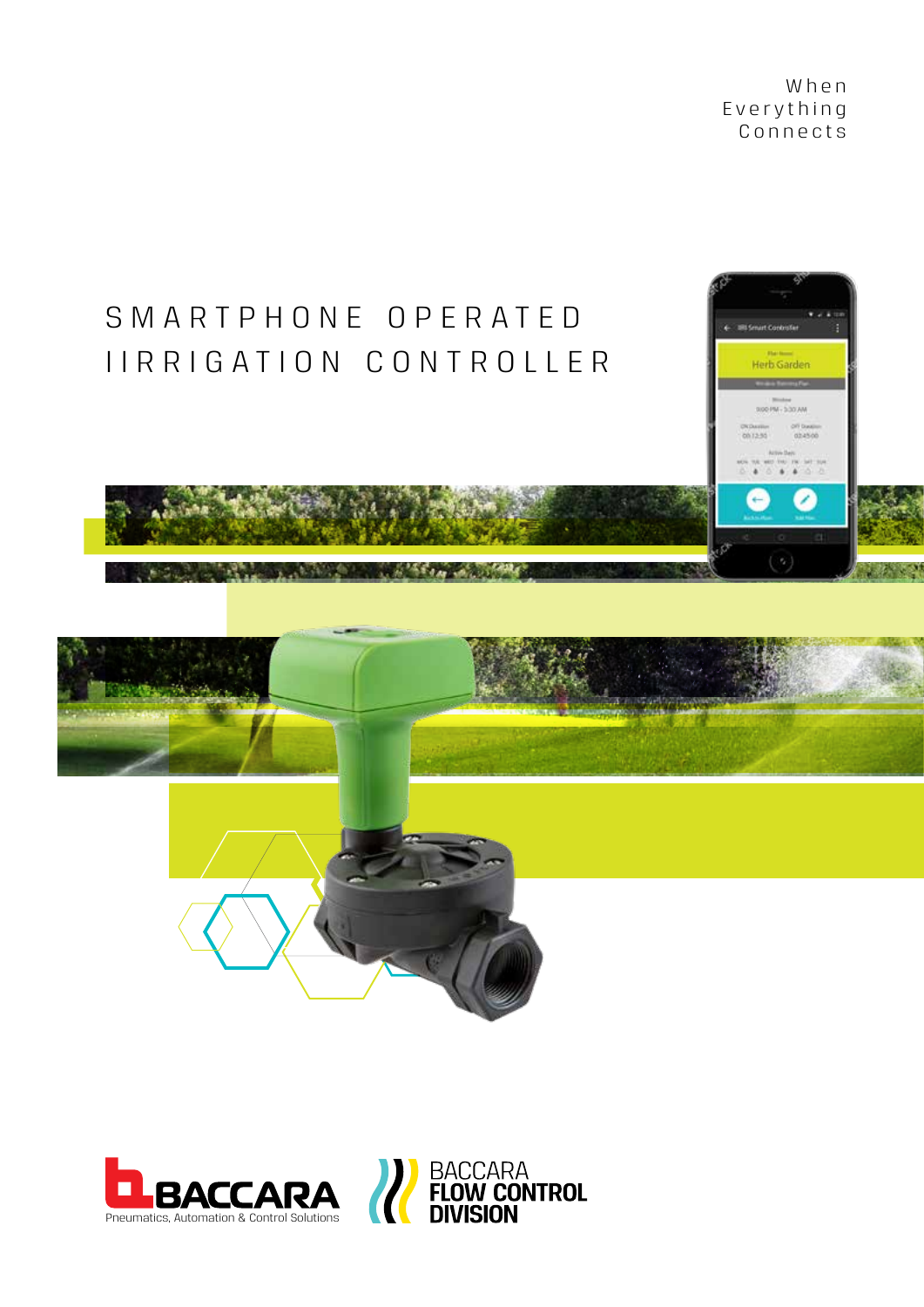

# **BATTERY OPERATED SMART IRRIGATION CONTROLLER INSTALLATION AND OPERATING INSTRUCTIONS**

| 1. GETTING STARTED                       |                                         |                |  |  |
|------------------------------------------|-----------------------------------------|----------------|--|--|
|                                          | 1.1. General description                | 3              |  |  |
|                                          | 1.2. Installation warning               | 3              |  |  |
|                                          | 1.3. Warranty                           | 3              |  |  |
|                                          | <b>2. PARTS IDENTIFICATION</b>          | 4              |  |  |
| 3. ABOUT THE ii.ri                       |                                         |                |  |  |
|                                          | 3.1. INSTALLATION INSTRUCTIONS          | 5              |  |  |
|                                          | 3.2. BATTERY SPECIFICATIONS             | 5              |  |  |
|                                          | 3.3. CHANGING BATTERY                   | 5              |  |  |
| 4. II.ri APP - DOWNLOAD AND INSTALLATION |                                         |                |  |  |
|                                          | 4.1. DOWNLOAD AND INSTALLATION          | 6              |  |  |
|                                          | 4.2. MAIN SCREEN                        | 6              |  |  |
|                                          | 4.3. TIME FORMAT SET UP                 | $\overline{7}$ |  |  |
|                                          | 4.4. LANGUAGE SET UP                    | $\overline{7}$ |  |  |
|                                          | 4.5. BLUETOOTH CONNECTION               | 8              |  |  |
|                                          | 4.6. Turning the IIRI controller ON/OFF | 8              |  |  |
| 5. PROGRAMMING THE <i>ii.ri</i>          | 9                                       |                |  |  |
|                                          | 5.1. HOW TO START                       | 9              |  |  |
|                                          | 5.2. SETTING TIME AND LANGUAGE          | 10             |  |  |
|                                          | 5.3. WEEKS DAYS PLAN                    | 10             |  |  |
|                                          | 5.4. INTERVAL DAYS PLAN                 | 12             |  |  |
|                                          | 5.5. EVEN/ODD DAYS PLAN                 | 14             |  |  |
|                                          | 5.6. WINDOW PLAN                        | 16             |  |  |
|                                          | 5.7. MANUAL OPERATION                   | 17             |  |  |
|                                          | 5.8. SWITCH BETWEEN PLANS               | 18             |  |  |
| <b>6. MAINTENANCE</b>                    |                                         |                |  |  |
| 7. TROUBLESHOOTING<br>19                 |                                         |                |  |  |



**2**

# **BACCARA** CEFC Bluetooth®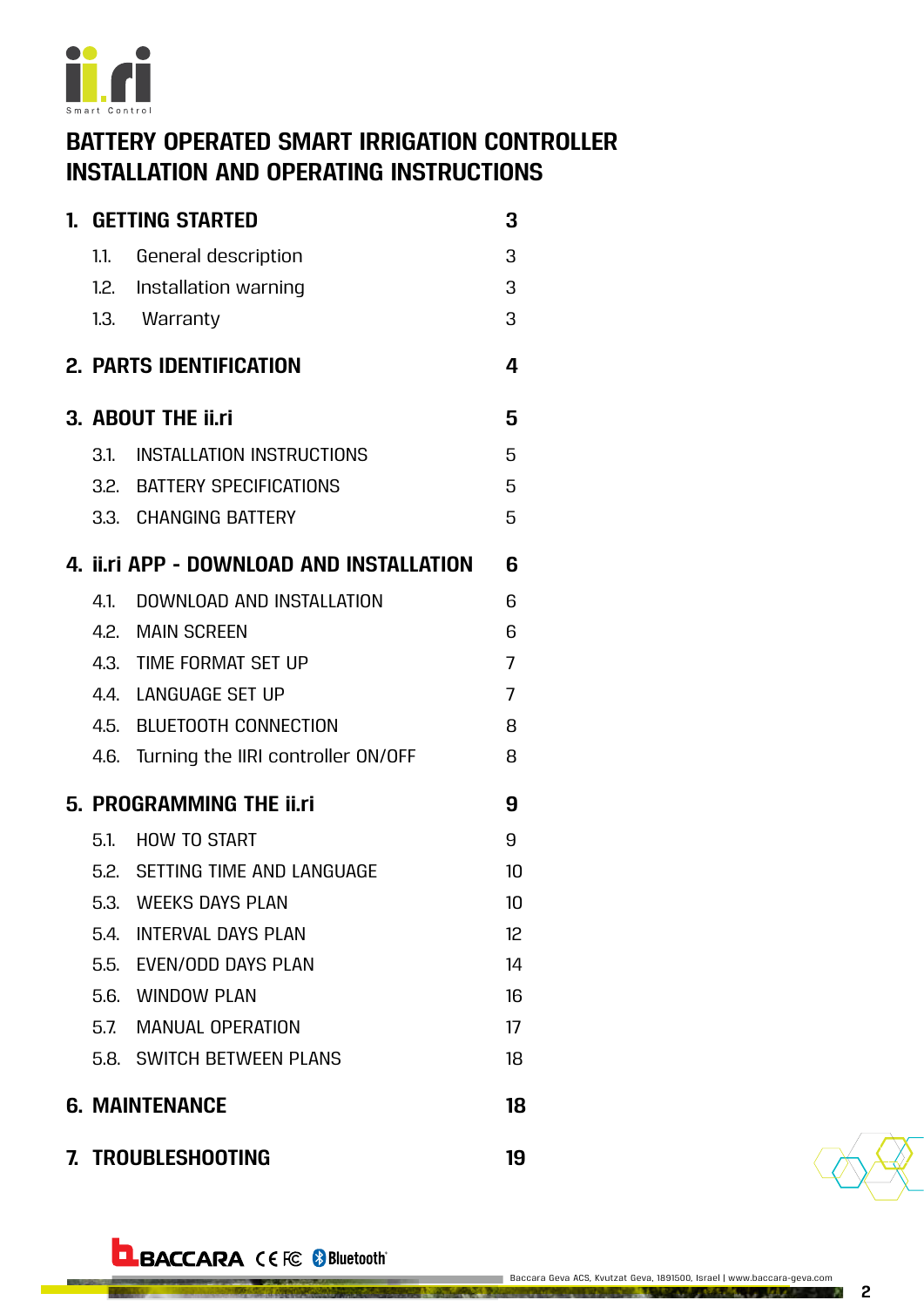<span id="page-2-0"></span>

#### **1. GETTING STARTED**

Please read carefully the operation and installation instructions in order to achieve a quick and successful set up for the ii.ri.

#### 1.1. General description

The ii.ri is stand-alone smartphone operated irrigation controller with wireless operation capability and internal battery operated.

The ii.ri is compatible for smartphones or tablets with Bluetooth 4.0 and above. It may link older Bluetooth versions, however we cannot guarantee good connectivity performance.

#### 1.2. Installation warning

Please follow carefully the installation instructions warnings in order to avoid any damage of the device and/or harming your hands. Make sure to firmly install the valve and identify the upstream and downstream ports of the valve prior to installation. Do not apply extreme force to clamp the ii.ri controller to the valve port on upper side of the valve. Too much torque may damage the thread or even break the plastics.

#### 1.3. Warranty

This Limited Warranty applies to physical goods, and only for physical goods, purchased from one of BACCARA's authorized distributor or retailers. This Limited Warranty covers any defects in material or workmanship under normal use during the Warranty Period.

During the Warranty Period, BACCARA will repair or replace, products or parts of a product that proves defective because of improper material or workmanship, under normal use and maintenance.

BACCARA will either repair the product using new or refurbished replacement parts. The Warranty Period for physical goods purchased from BACCARA or its authorized distributor or retailers is 360 days (1 year) from the date of purchase. A replacement physical good or part assumes the remaining warranty of the original physical good or 360 days (1 year) from the date of replacement or repair, whichever is longer.

This Limited Warranty does not cover any problem that is caused by: conditions, malfunctions or damage not resulting from defects in material or workmanship.

To obtain warranty service, you must first contact us by applying at www.ii-ri.com/warranty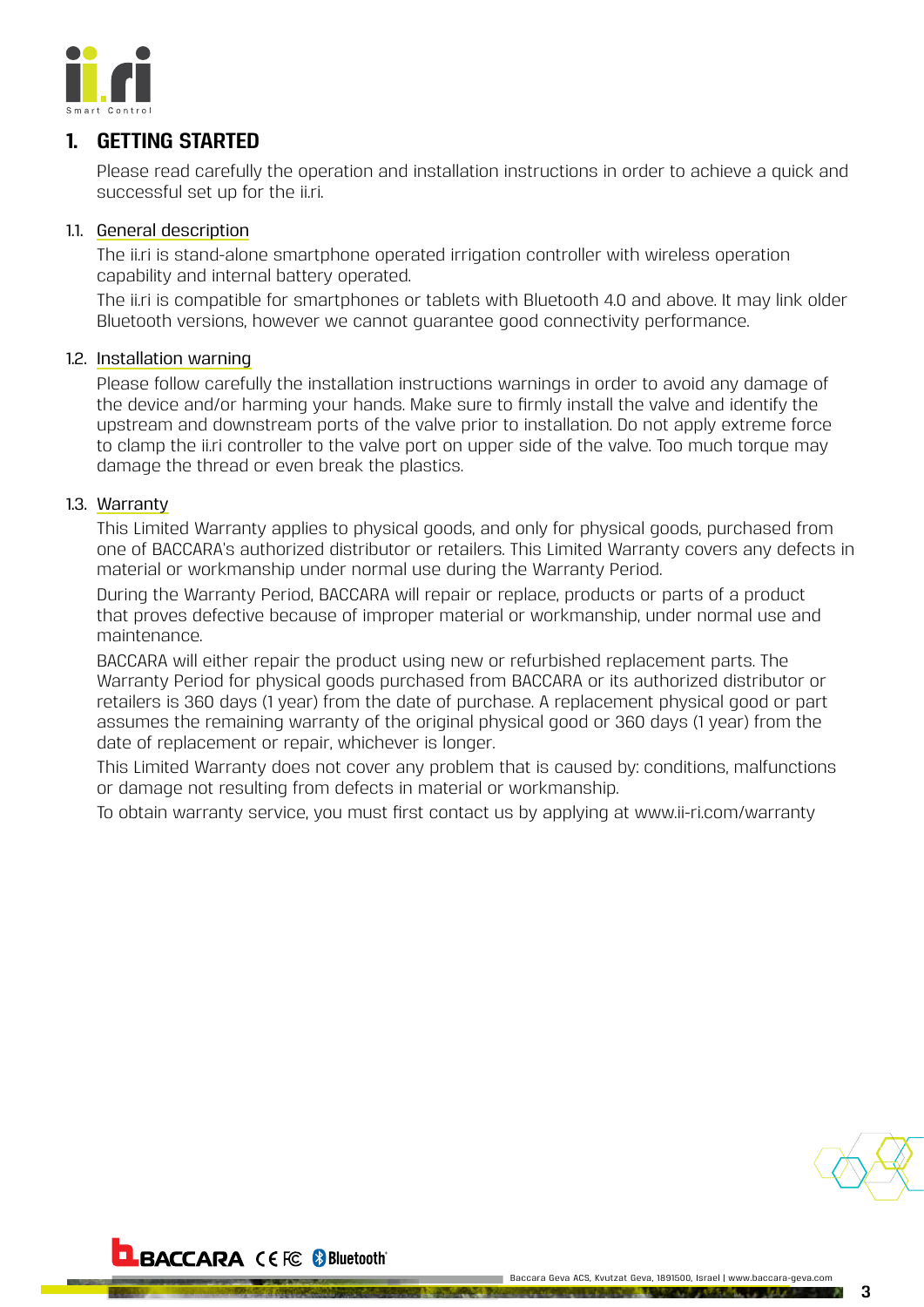<span id="page-3-0"></span>

### **2. PARTS IDENTIFICATION**



#### **Irrigation Controller**

Stand-alone version, suitable to install in most of the valves up to 2" size in the market. For additional information www.ii-ri.com



### **IMPORTANT**

Prior to installation process, we strongly recommend installation of a finger filter in the interior part of the valve upstream port.

**BACCARA** CEFC Bluetooth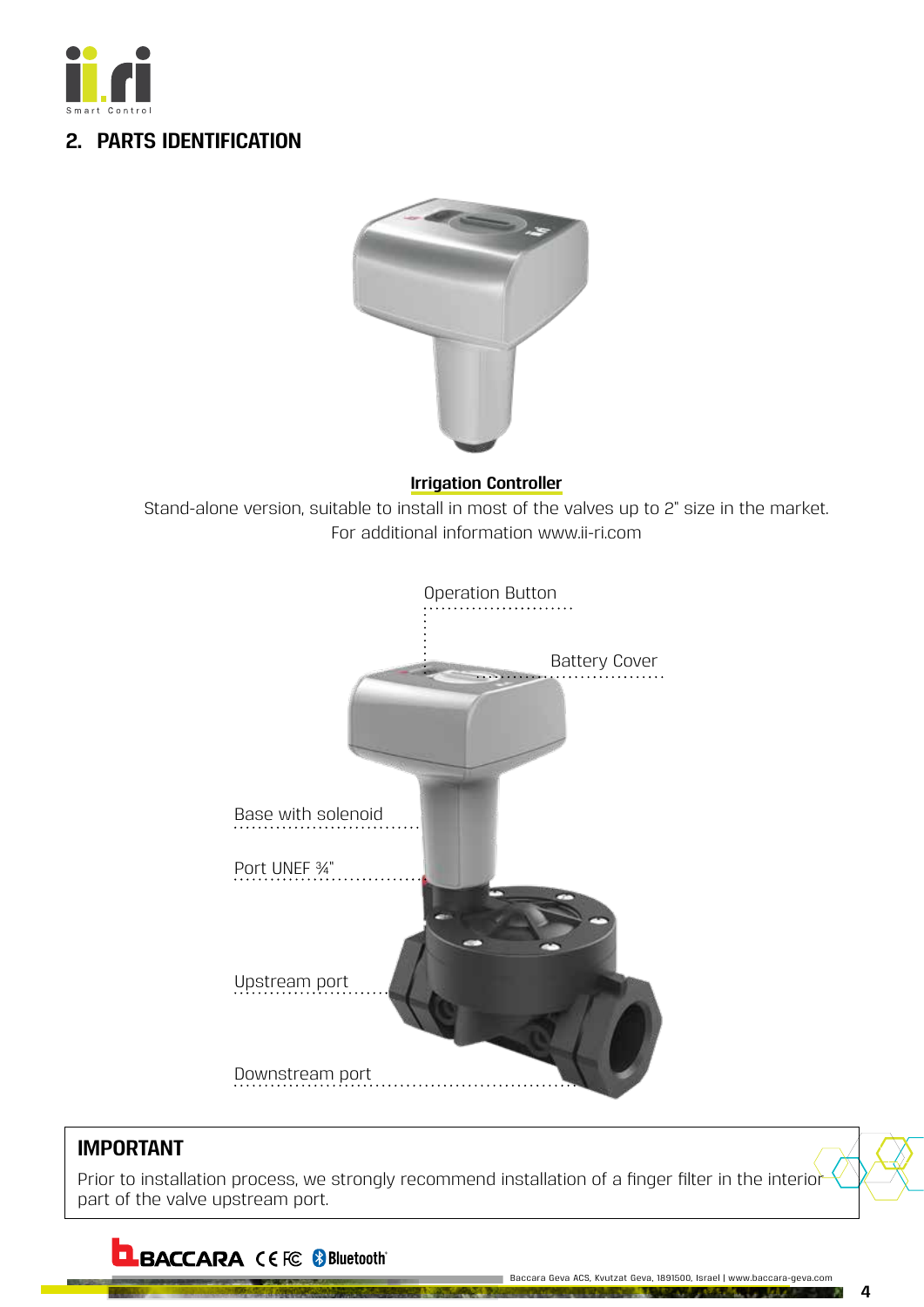<span id="page-4-0"></span>

### **3. ABOUT THE ii.ri**

The ii.ri set up is simple and does not require any special practice or previous knowledge. However, we strongly recommend to read and follow carefully all the explanations in order to avoid damages and save time in the process.

#### 3.1. Installation instructions

Before starting the installation process, make sure to shut off the main irrigation system. The ii.ri is suitable to be installed in a valve range from 1/8" up to 2", the ii.ri connection port features a UNEF ¾" thread. In case the controller is not assembled – sole unit purchase – make sure not to exceed the highest torque force while installing the controller on the valve, in order to avoid any damage to the connection areas between valve and device.

#### 3.2. Battery specifications

The ii.ri energy source complies to one standard CR123 battery type, already supplied with the controller. The battery is located inside the controller body and safely protected by a top cover. The battery supplied with the ii.ri is exchangeable, please refrain from changing the battery unless a "LOW BATTERY" alert has been shown on the smartphone screen.

#### 3.3. Changing battery

In case the "LOW BATTERY" alert appears after pairing the ii.ri with the smartphone, changing the battery is mandatory. During the battery exchanging process, note that the ii.ri will not erase existing data in the memory.

To change the battery, insert a coin in the top battery cover groove and turn it clockwise gently until it is released from the internal self-locking notches.

See figure below.



Proceed to take out the battery by turning the controller upwards or by extracting it with your fingers. Do not insert metal tools into the gap between battery and inner wall because this may damage the electronic systems inside the controller.

Make sure to insert the new battery correctly, the "+" nipple must always be upwards. Faulty battery installation may harm the electronics in the controller.

After the new battery has been inserted correctly into the body cavity, close it gently by turning the battery upper cover with the coin clockwise. Applying too much torque may damage the plastic groove.

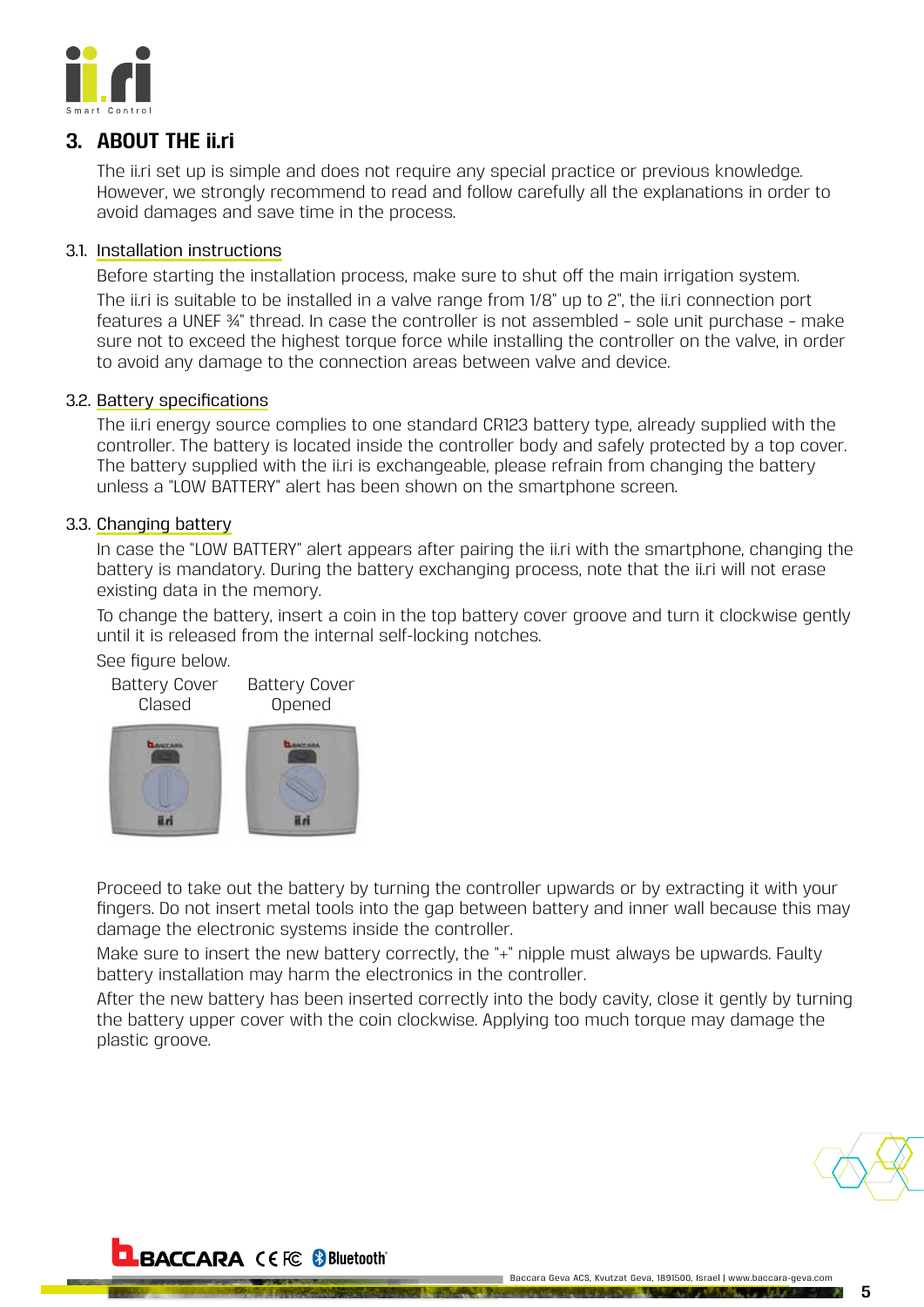<span id="page-5-0"></span>

### **4. ii.ri APP - DOWNLOAD AND INSTALLATION**

The ii.ri app is available in APPLE STORE and GOOGLE PLAY, it is free and public. In order to pair the smartphone with the ii.ri controller it is mandatory to install the app.

#### 4.1. Download and installation

The app can be downloaded by scanning the following QR's, or visiting our website at www.ii-ri.com

IMPORTANT NOTICE:

The ii.ri app is compatible with Bluetooth 4.0 version (minimum required iOS 7 or Android V4.3). In case your smartphone features a lower BT version, you may experience low performance or communication constraints.



### **IMPORTANT NOTICE**

The ii.ri app is compatible with Bluetooth 4.0 version (minimum required iOS 7 or Android V4.3). In case your smartphone features a lower BT version, you may experience low performance or communication constraints.

#### 4.2. Main screen

The app main screen is simple and self-explanatory. It allows you to configure the main specifications of the ii.ri controller following direct steps.



### **Download ii.ri App**

### **BACCARA** CE FC Bluetooth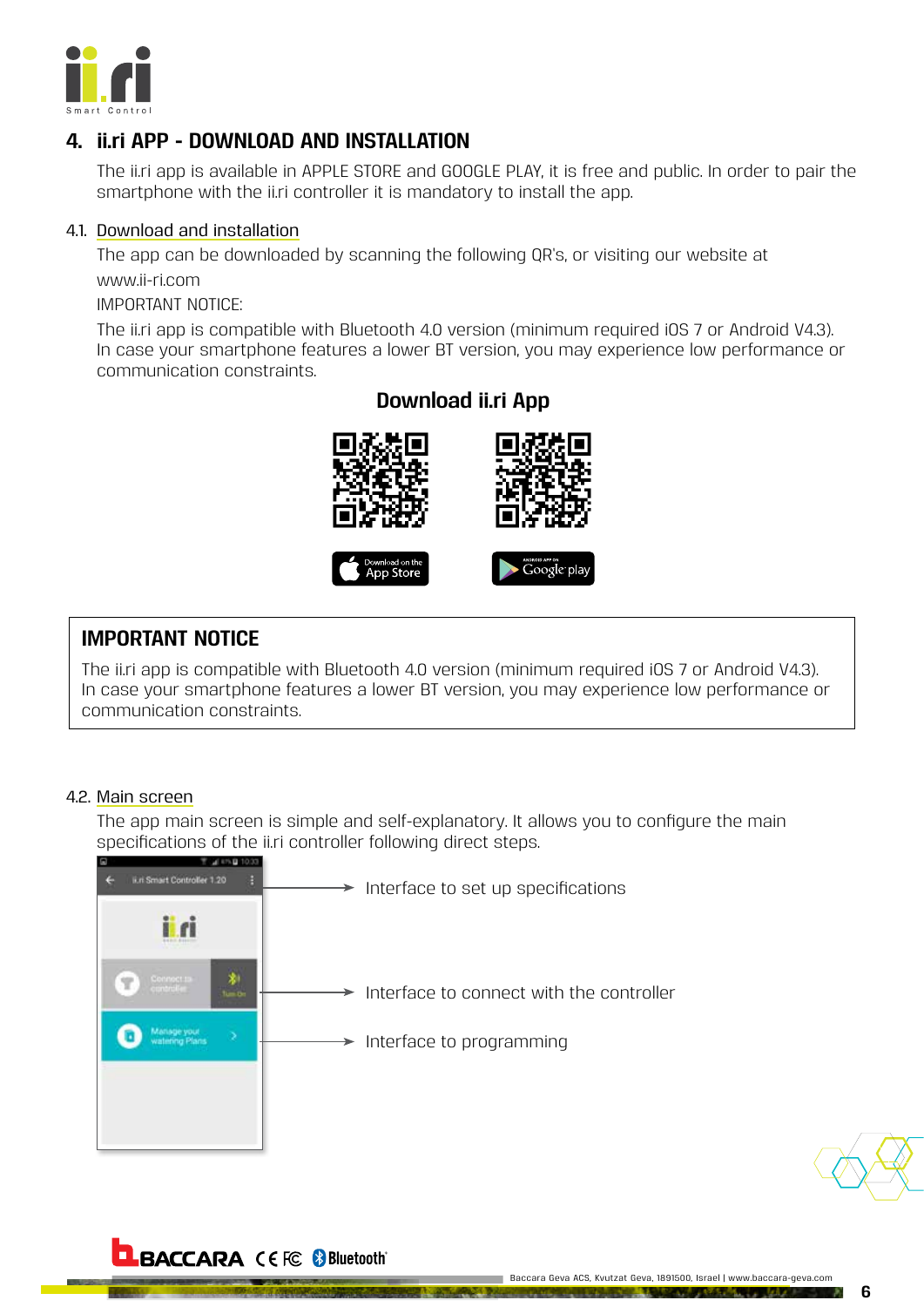<span id="page-6-0"></span>

#### 4.3. Time format set up

The ii.ri app automatically synchronizes the time and date that the smartphone uses. Therefore, there is no need to set up the time and date once the app has been installed.

The time and date will also be automatically synchronized with the IIRI each time the smartphone links with the controller.

However, after installing the app, it is recommended to set up the desired time format. There are two options for this purpose: AM/PM and 24hrs.

24 Hours



#### 4.4. Language set up

The default language of the app is English, however, it is possible to configure the app in different languages.

Setting up the desired language is simple. On the main app screen touch the line-up dots, a small window will scroll down, after touching the "language" option a list of available languages will be shown, select the best option as desired.



After setting up the TIME FORMAT and LANGUAGE, proceed to close the window by touching the three lined up dots again. The window will not close automatically.



**7**

### **BACCARA** CE FC BIluetooth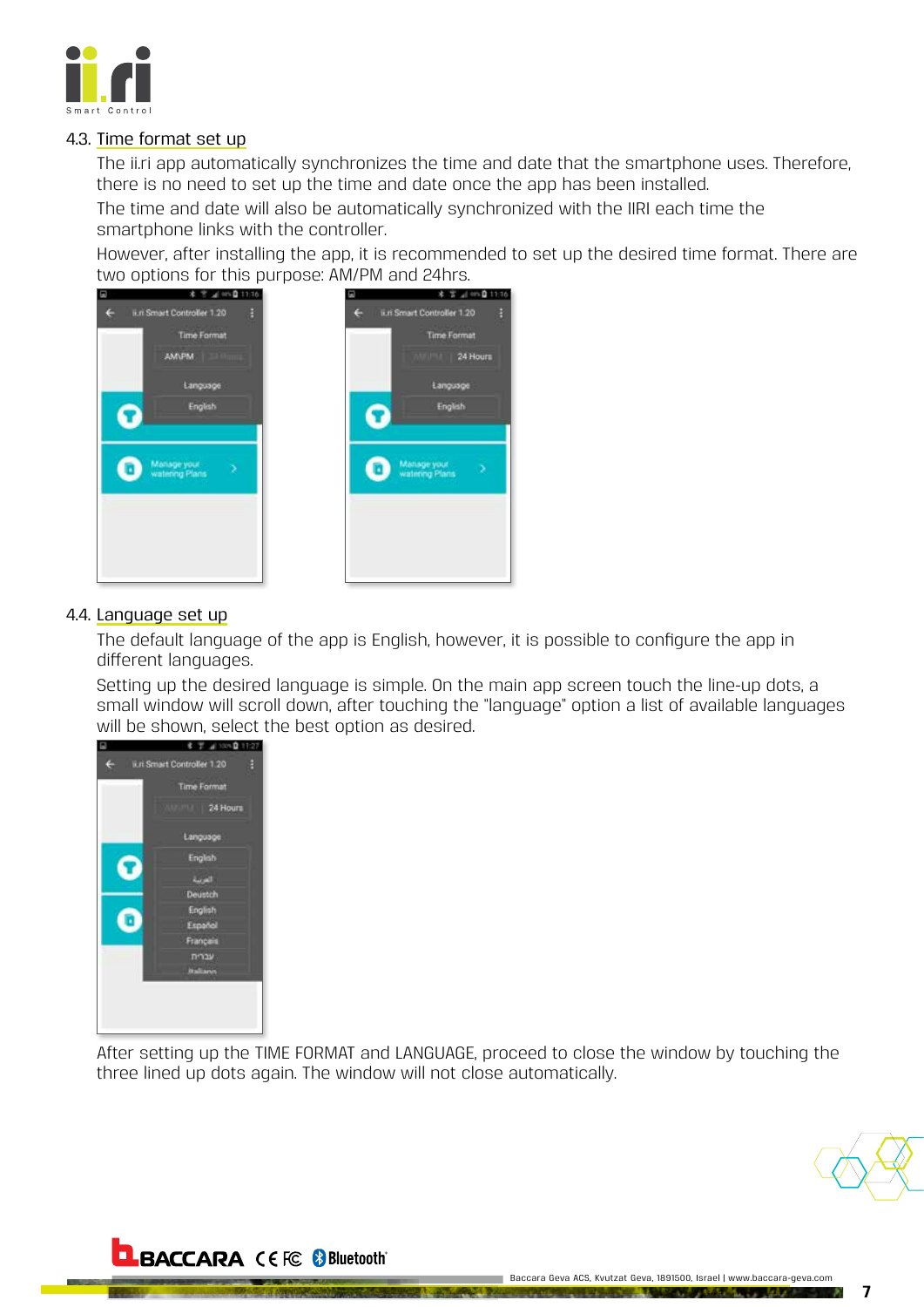<span id="page-7-0"></span>

#### 4.5. Bluetooth connection

In case the Bluetooth connection on the smartphone is closed, a light-grey color will appear in the main app screen. To open the Bluetooth connection, press the yellow "Turn On" icon. During the process, a pop-up window will appear requesting permission to turn on the Bluetooth. Press "YES" to allow permission.





#### **IMPORTANT NOTICE:**

- The ii.ri app is compatible with Bluetooth 4.0 version
- Smartphone requirements iOS 7 or Android V4.3
- In case your smartphone features a lower BT version, you may experience low performance or communication errors

#### 4.6. Turning the IIRI controller ON/OFF

By default, the ii.ri smartphone operated irrigation controller is supplied in OFF condition in order to save battery energy. When the IIRI controller is OFF the colors of the screen are different as shown in the picture below.



In order to turn it ON, touch the SWITCH icon on the top right, then the colors on the screen will change as follows:





### **BACCARA** CE FC Bluetooth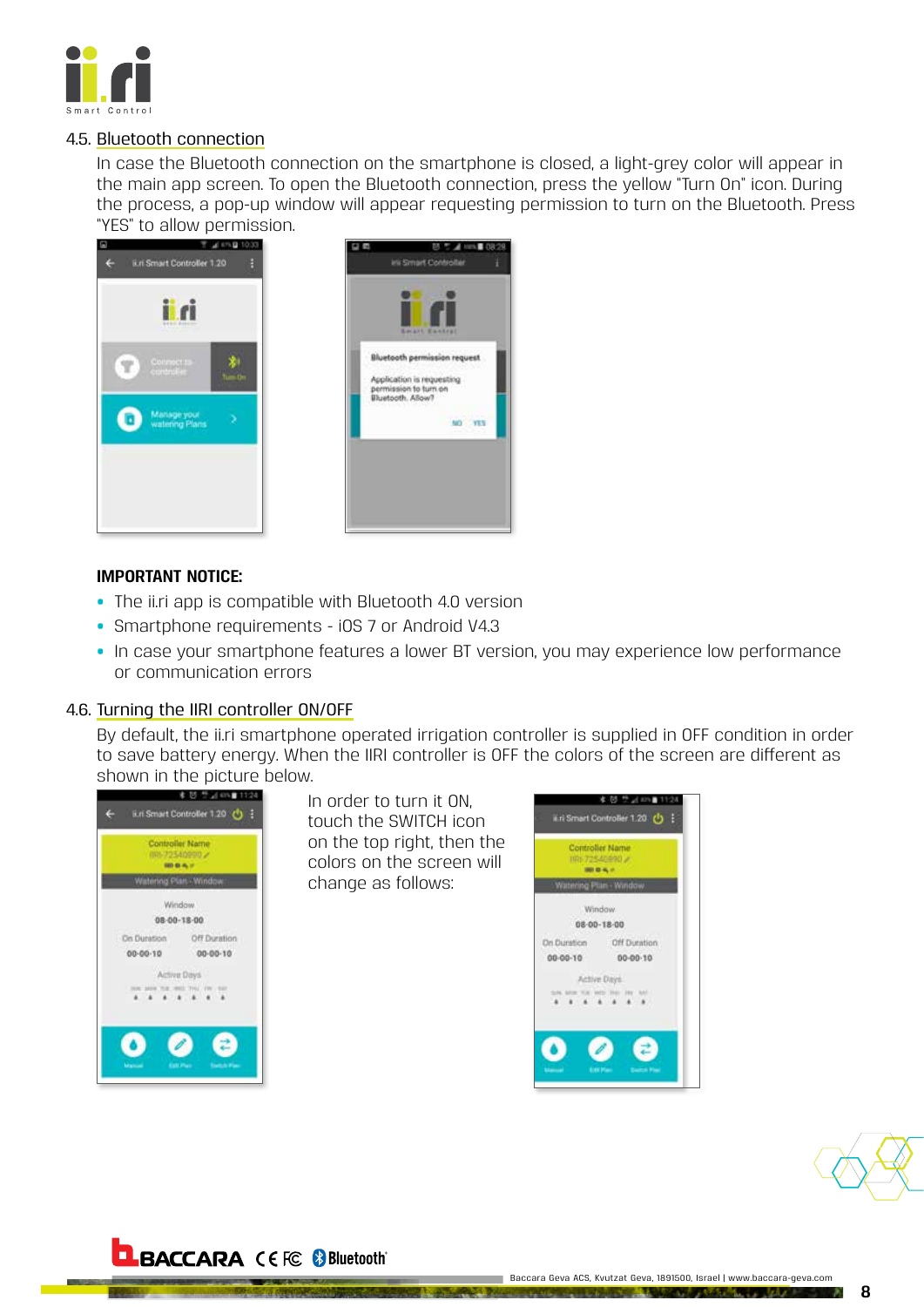<span id="page-8-0"></span>

### **5. PROGRAMMING THE ii.ri**

The ii.ri smartphone irrigation controller features four different built-in plans that address most of the automatic irrigation needs.



In this section, we will describe and explain the Programming Steps: for simple and advanced irrigation as well as the unique features of the ii.ri smartphone operated irrigation controller.

#### 5.1. How to start

The ii.ri smartphone operated irrigation controller is simple and intuitive for programming, nevertheless it requires a little know-how in order to familiarize yourself with it. Follow the steps in the list below:

Programming Principles:

- It is recommended to define the irrigation areas by using the table to assist the irrigation plans provided with this guide. It will aid an easy and fast implementation of the controller's irrigation plans
- The ii.ri smartphone operated irrigation controller can actuate one valve each time, therefore, one controller would be used for each irrigation area
- There is no need to connect the ii.ri smartphone operated irrigation controller to the smartphone during the programming process
- The irrigation specifications depends on the type of field crops, flowers, trees, etc and may vary depending on the seasons
- The ii.ri smartphone operated irrigation controller it is self-energized by an internal battery. Is does not require any additional wiring or power supply
- The ii.ri app must be installed and running on the smartphone. Please refer to "IIRI APPLICATION DESCRIPTION" in chapter 4 for further details regarding app download and installation

**BACCARA CE & Bluetooth**®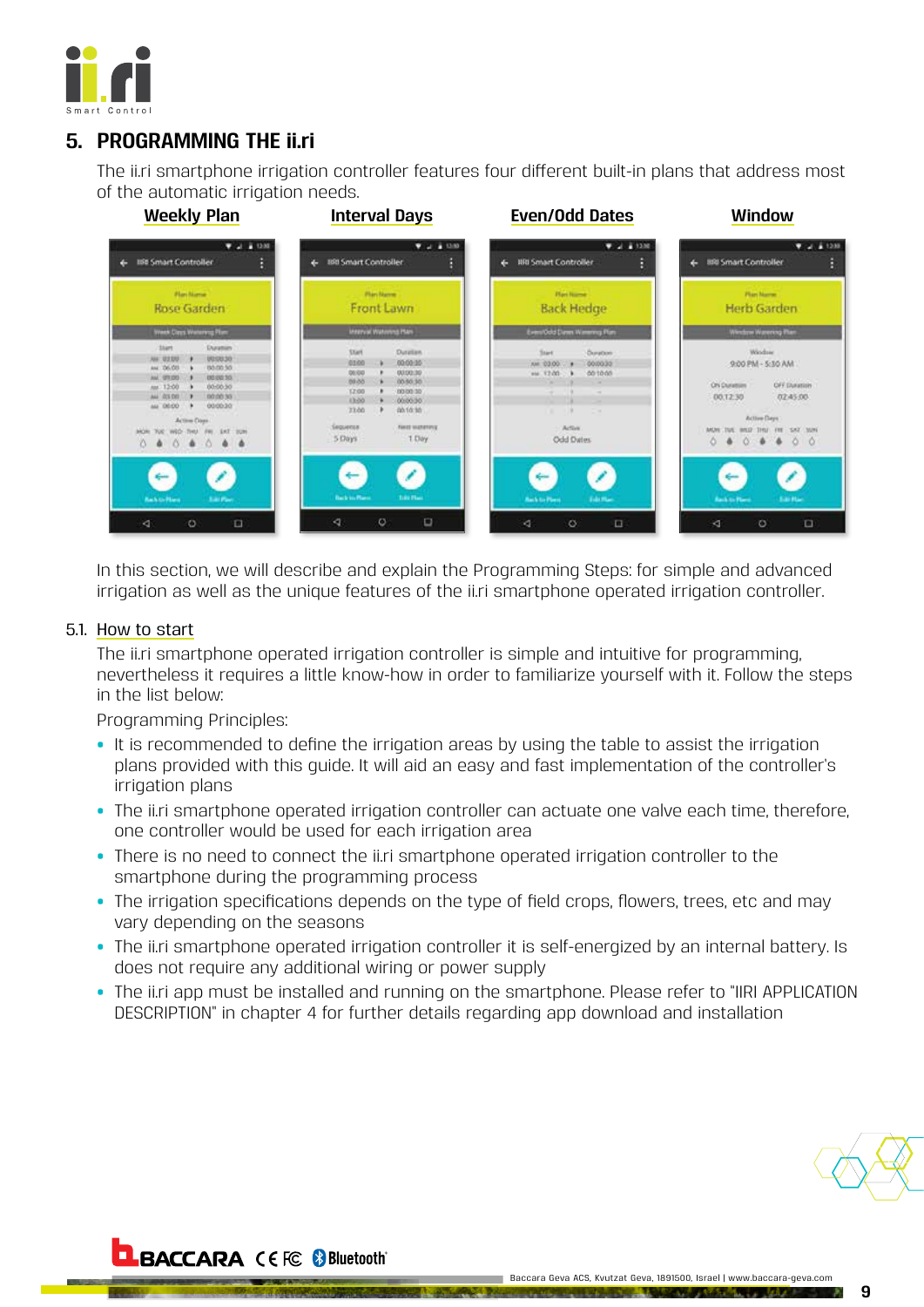<span id="page-9-0"></span>

#### 5.2. Setting time and language

The ii.ri app automatically synchronizes the time and date that the smartphone uses. Therefore, there is no need to set up the time and date once the app has been installed.

The time and date will also be also automatically synchronized with the ii.ri each time the smartphone links with the controller.

However, after installing the app, it is recommended to set up the desired time format. There are two options for this purpose: AM/PM and hrs.

The default language of the app is English, although it is possible to configure the app in different languages.

For further details in this process, please refer to "TIME FORMAT and LANGUAGE" in chapter 4.3 and 4.3

#### 5.3. Weeks days plan

The weekly plan allows your irrigation system to work on a daily basis 365 days of the year. By default, this plan will first be shown on the ii.ri app at the first time you connect it to the controller.

It is possible to add up to 6 irrigation cycles per day. For each cycle you will need to set the desired start hour and the length of irrigation.



**BACCARA** CE FC Bluetooth



Programming Steps:

- **Plan Name –** The "New Plan" name can be modified, by slightly touching it, the smartphone keyboard will scroll up, and the cursor will appear. You can then edit the name as desired. The plan name will be editable at any time you touch back the "New Plan" option
- **Week days selection –** Under each week day abbreviation name, there is a drop icon. By slightly touching it, the selected drop icon will change from "empty" to "full". The full drop icons indicate the days of the week selected for irrigation
- **Add start –** as explained at the beginning of this chapter, the IIRI app allows up to 6 daily irrigation cycles. By default, the app will show only one (Start 1). There are two parameters to be set for each cycle. Starting time and Duration

Baccara Geva ACS, Kvutzat Geva, 1891500, Israel | www.baccara-geva.com

**THE R. P. LEWIS CO., LANSING MICH.**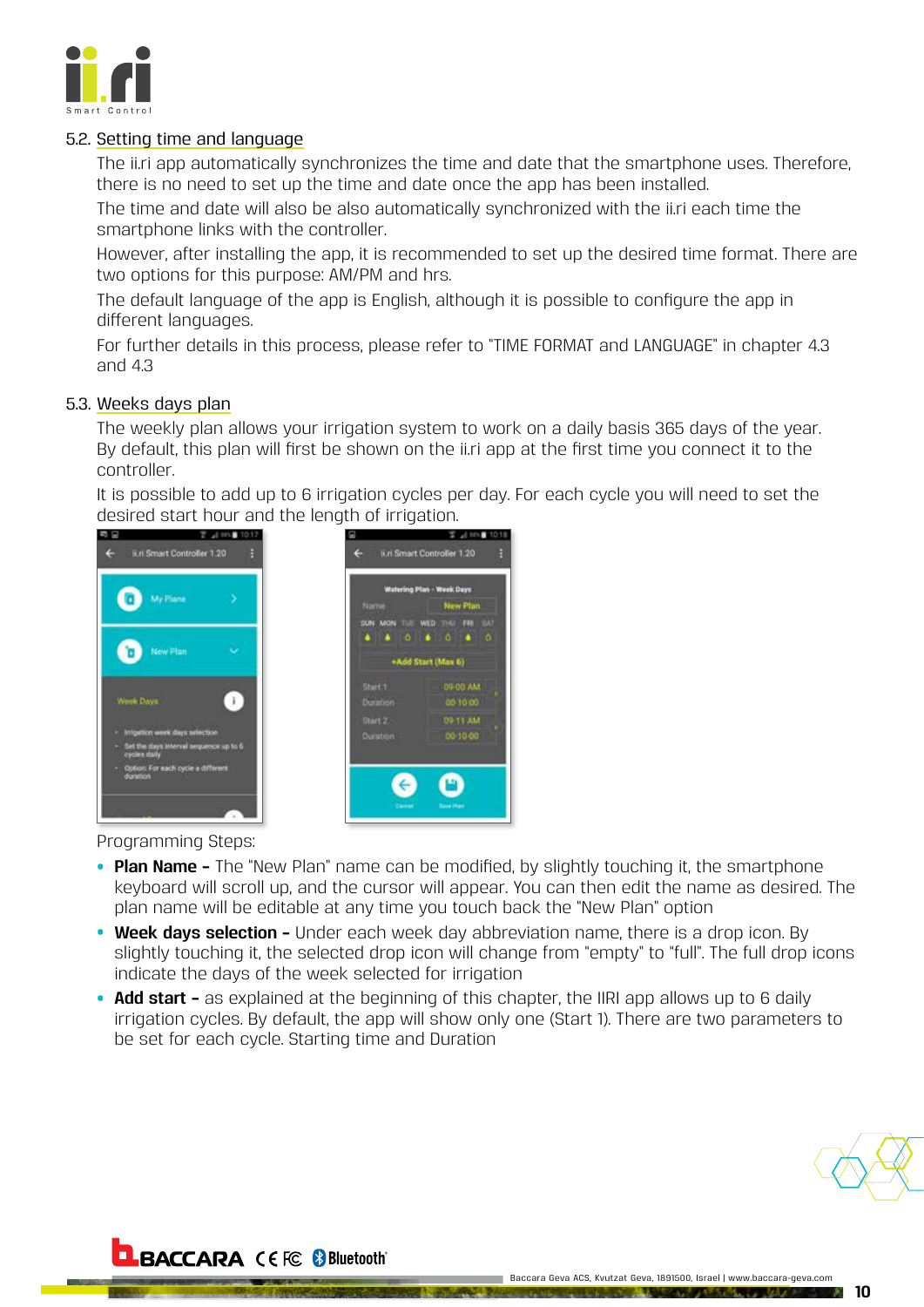

• **Start –** this parameter determines the exact hour that the ii.ri smartphone operated irrigation controller will start the watering. The ii.ri allows you to set time in Hours and Minutes as shown in the figure below



• **Duration –** this specification determines the exact time for the watering cycle to run. It allows to set it up within Hours, Minutes and Seconds



- **Hour format –** it is possible to set the starting time for watering from "00 to 23" when the time format has been set to hrs or from "00 to 11" when the time format has been set to AM/PM. For further details in of time format options, please refer to chapters 4.3 and 4.4 "TIME FORMAT and LANGUAGE"
- When you have finished setting the Week Days irrigation plan, click " $\checkmark$ " to save the plan. It is possible to save as many plans as required. The plans will be saved on the smartphone memory where the ii.ri app is installed

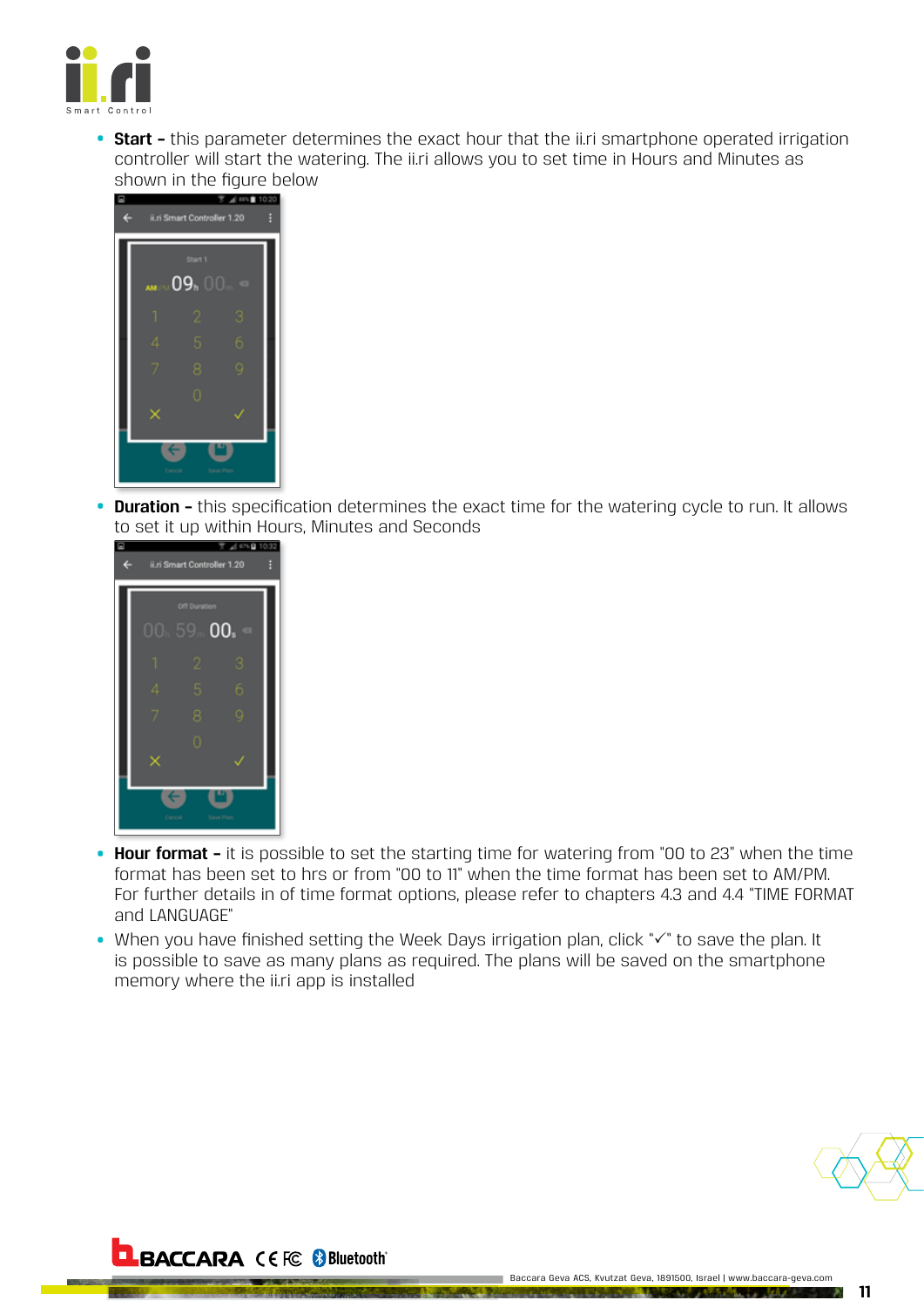<span id="page-11-0"></span>

#### 5.4. Interval days plan

The INTERVAL DAYS irrigation plan allows your irrigation system to irrigate at interval days from 1 up to 98 days.

You can add up to 6 starts per day, for this purpose set the desired hour for the watering to start and the desired length of irrigation.

The plan will start counting the interval sequence for irrigation right after it is created, regardless of the specific calendar day.



|           | Watering Plan - Interval Days |  |  |
|-----------|-------------------------------|--|--|
| Name:     | New Plan:                     |  |  |
| intervi   | 7 Days                        |  |  |
| +Add Star | 1 Days                        |  |  |
|           | $2$ Days                      |  |  |
| Start 1   | 3 Days                        |  |  |
| Duration  | 4 Days                        |  |  |
|           | 5 Days                        |  |  |
|           | 6 Days                        |  |  |
|           | 7 Days                        |  |  |
|           | <b>B. Finnise</b>             |  |  |

Programming Steps:

- **Plan Name –** The "New Plan" name can be modified, by slightly touching it, the smartphone keyboard will scroll up, and the cursor will appear. Then, you can edit the name as desired. The plan name will be editable at any time you touch back the "New Plan" option
- **Intervals day selection –** it is possible to set interval frame-time from 1 up to 98 days. For example, if you want the ii.ri controller to start every 3 days, then choose 3 Days in the scroll down window
- **Add start -** as explained at the beginning of this chapter, the ii.ri app allows up to 6 daily irrigation cycles. By default, the app will show only one (Start 1). There are two specifications to be set for each cycle. Starting time and Duration for each watering cycle





### **BACCARA** CE FC Bluetooth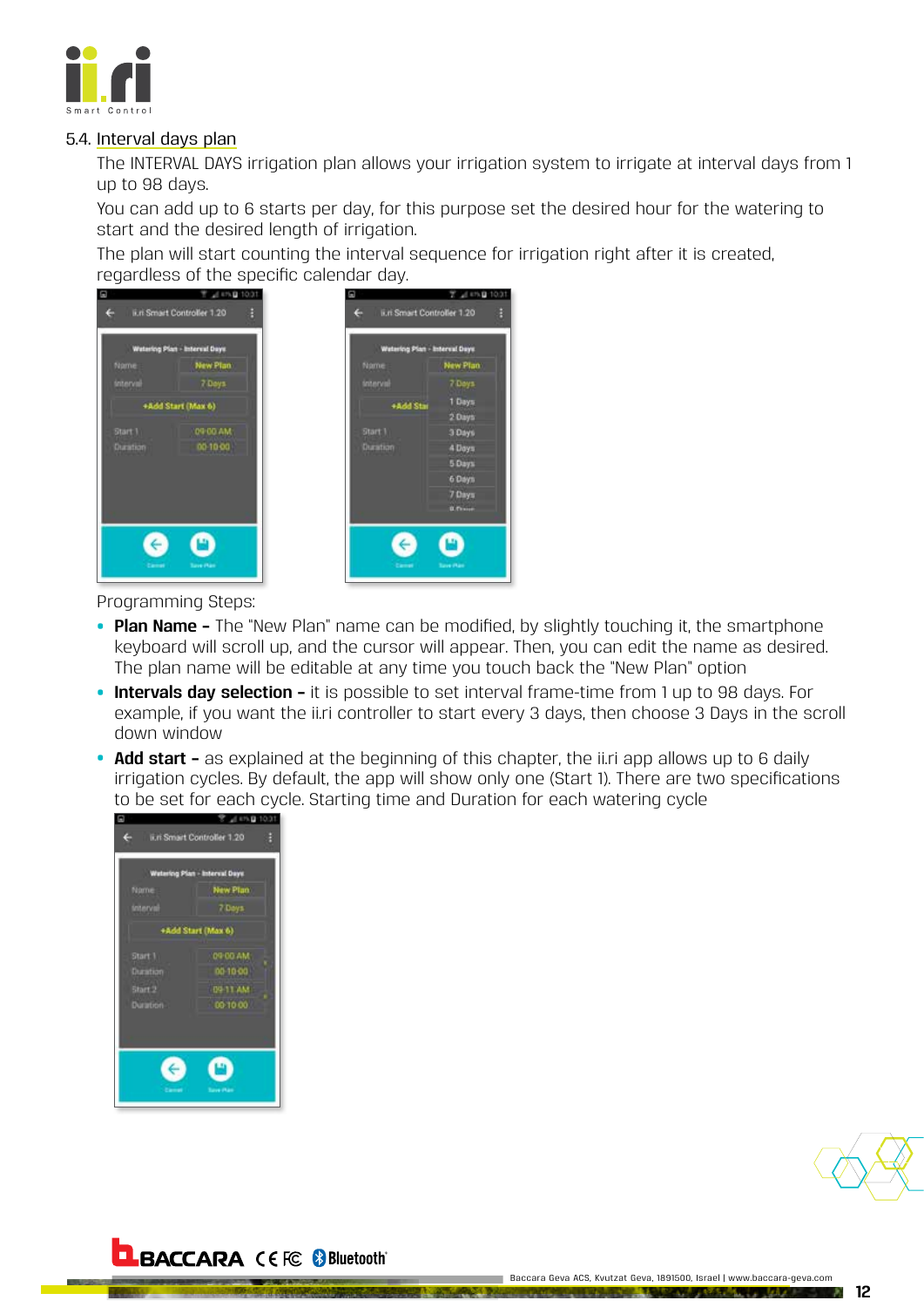

• **Start –** this specification determines the exact hour that the ii.ri smartphone operated irrigation controller will start the watering. The ii.ri allows you to set time in Hours and Minutes as shown below



• **Duration –** this specification determines the exact time for the watering cycle to run. The ii.ri allows you to set time in Hours and Minutes as shown below



- **Hour format** it is possible to set the starting time for watering from "00 to 23" when the time format has been set to 24hrs or from "00 to 11" when the time format has been set to AM/PM. For further details of time format options, please refer to chapters 4.3 and 4.4 "TIME FORMAT and LANGUAGE"
- When you have finished setting the Week Days irrigation plan, click " $\checkmark$ " to save the plan. It is possible to save as many plans as required. The plans will be saved on the smartphone memory where the ii.ri app is installed

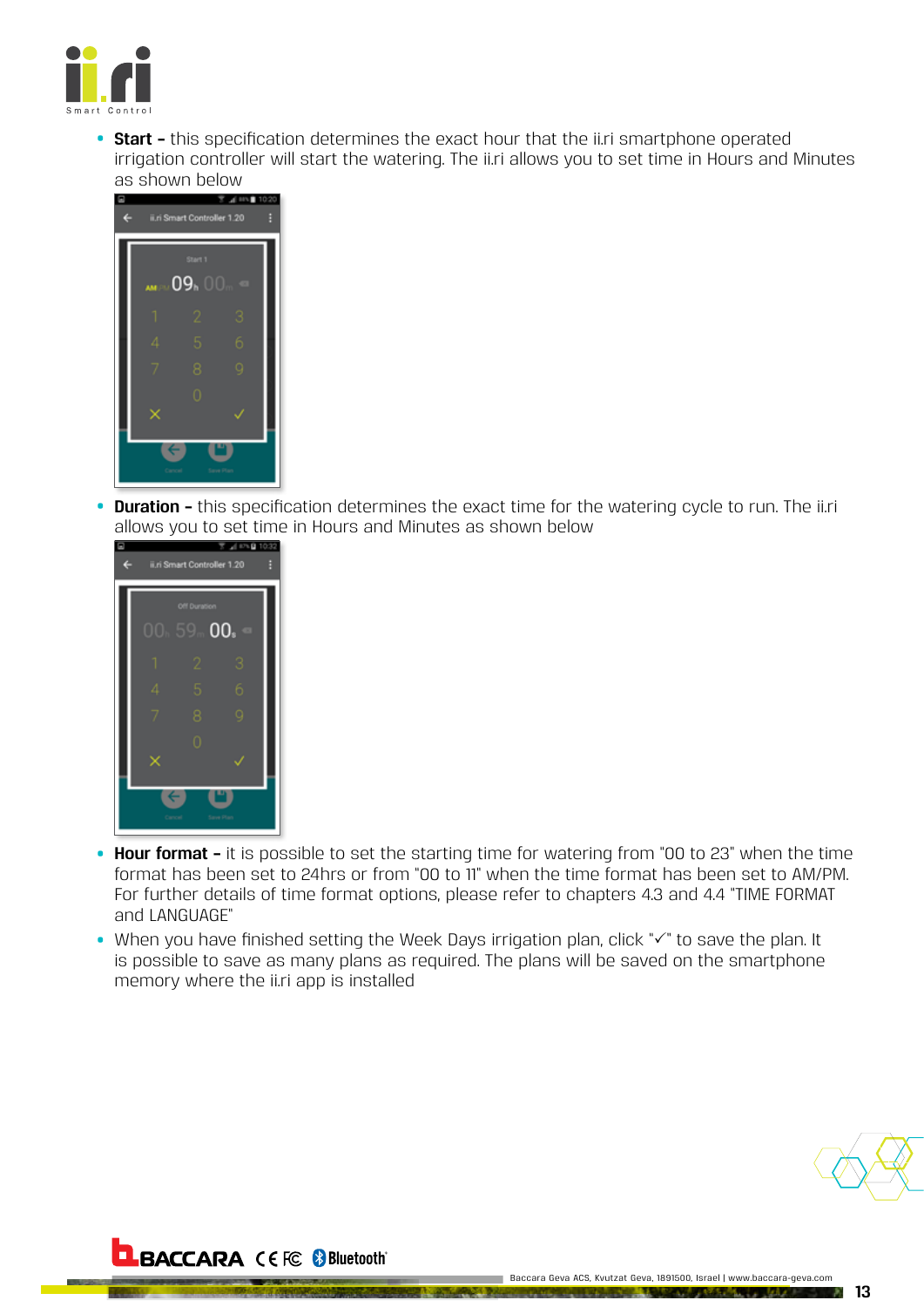<span id="page-13-0"></span>

#### 5.5. Even/odd days plan

The Even/Odd days plan will help you to set up your irrigation plan regardless of the calendar day the plan was created.

By default, the plan is set to ODD Dates, you can modify the selection by touching the EVEN Dates.

The app will automatically use the smartphone date parameters to set the ODD/EVEN dates, it is not possible to set these parameters manually through the application.



Programming Steps:

- **Plan Name –** The "New Plan" name can be modified, by slightly touching it, the smartphone keyboard will scroll up, and the cursor will appear. Then, you can edit the name as desired. The plan name will be editable at any time you touch back the "New Plan" option
- **Even/Odd days selection** By default, the plan is set to ODD Dates, however, it is possible to switch between Even to Odd days from the main screen
- **Add start -** the ii.ri app allows up to 6 daily irrigation cycles. By default, the app will show only one (Start 1). There are two specifications to be set for each cycle. Starting time and Duration for each watering cycle





### **BACCARA CE & Bluetooth**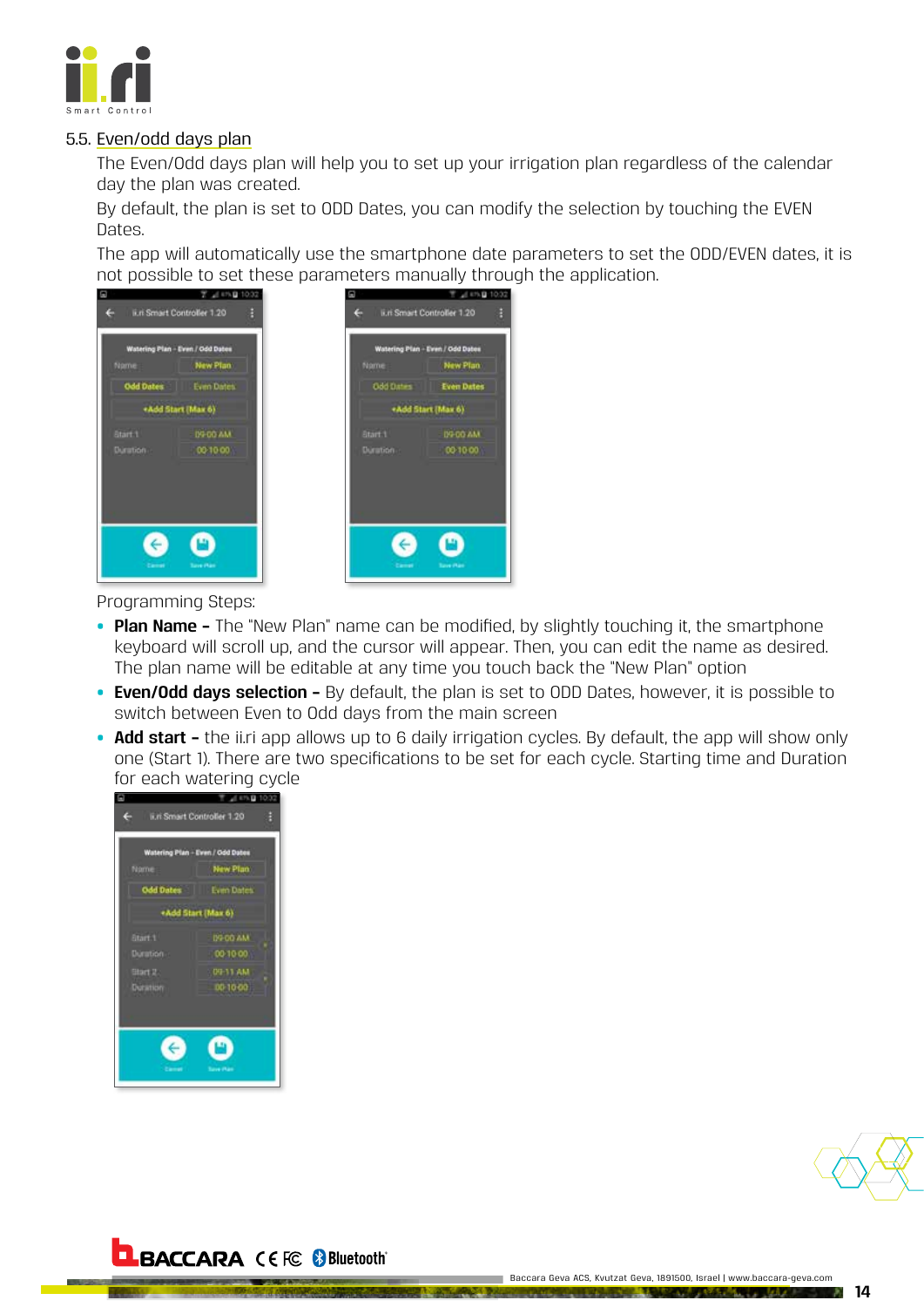

• **Start 1 –** this specification determines the exact hour that the ii.ri smartphone operated irrigation controller will start the watering. The ii.ri allows you to set time in Hours and Minutes as shown below



• **Duration –** this parameter determines the exact time for the watering cycle to run. It allows you to set time in Hours and Minutes as shown below



- **Hour format –** it is possible to set the starting time for watering from "00 to 23" when the time format has been set to 24hrs or from "00 to 11" when the time format has been set to AM/PM. For further details of time format options, please refer to chapters 4.3 and 4.4 "TIME FORMAT and LANGUAGE"
- When you have finished setting the Week Days irrigation plan, click " $\checkmark$ " to save the plan. It is possible to save as many plans as required. The plans will be saved on the smartphone memory where the ii.ri app is installed

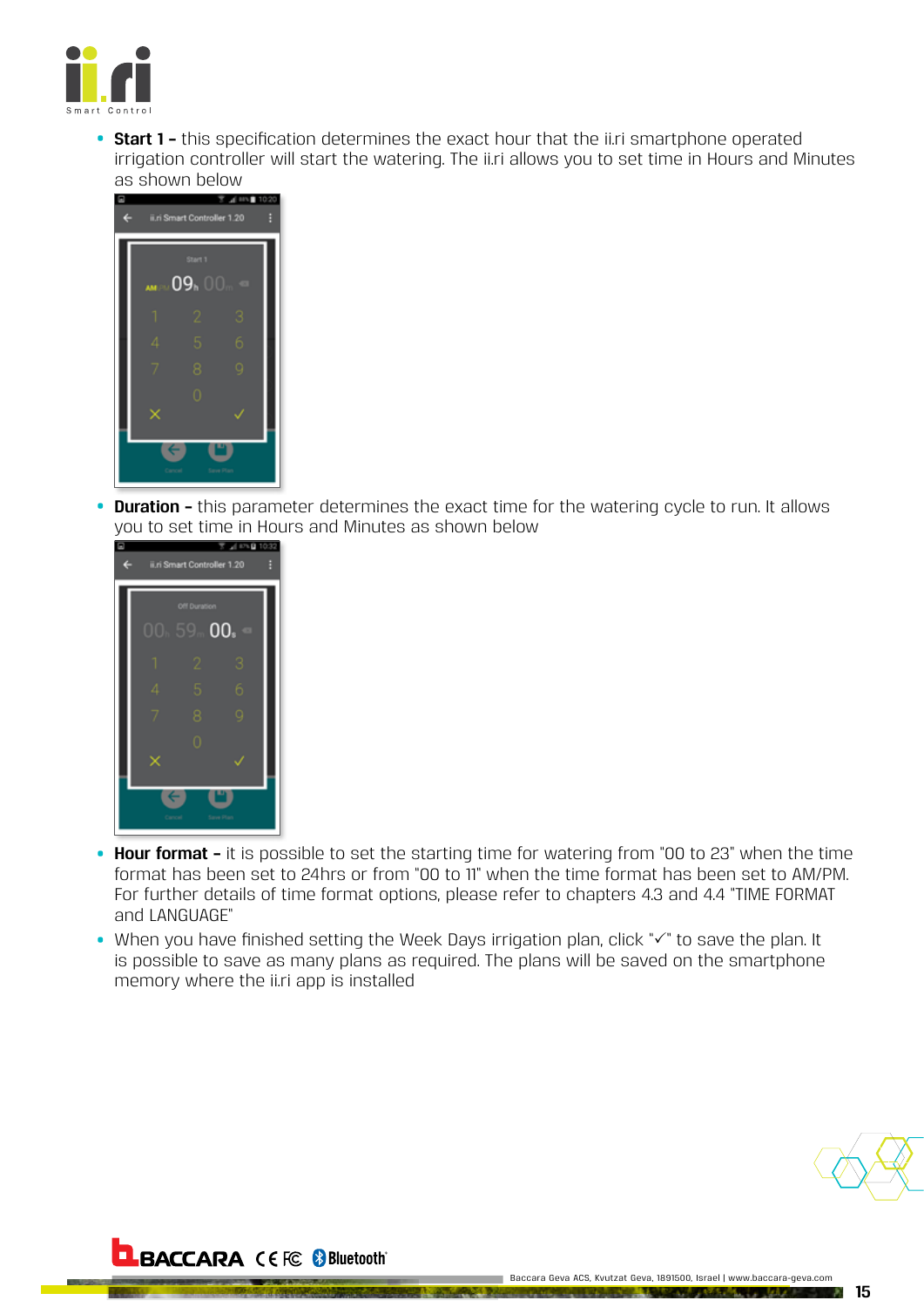<span id="page-15-0"></span>

#### 5.6. Window plan

The WINDOW plan features an advanced irrigation plan which enables the user to set-up a cyclical watering within a defined time frame, repeating it several times during a specified part of the day.

The WINDOW plan can only be defined for an irrigation cycle that is shorter than a full day (up to 23:59 or 11:59PM).

This watering plan is very useful and standard for Baccara's controllers.



The app will automatically use the smartphone date parameters to set the time. It is not possible to set these parameters manually through the application.

However, it is possible to modify the Week Days for watering by touching the drop beneath the week day abbreviation name, as well as the ON and OFF duration for watering.

Programming Steps:

- **Plan Name -** The "New Plan" name can be modified, by slightly touching it, the smartphone keyboard will scroll up, and the cursor will appear. Then, you can edit the name as desired. The plan name will be editable at any time you touch back the "New Plan" option
- **Window plan –** By default, the plan is set to start the watering at 08:00AM until 06:00PM (18:00) while the "ON DURATION" is 30 secs and "OFF DURATION" is 59 mins 50 sec. The app will automatically calculate the number of watering cycles within the given time frame



• **Start Time -** Refers to the desired time of the day the first watering cycle will start. By default the plan is set to start the watering at 08:00AM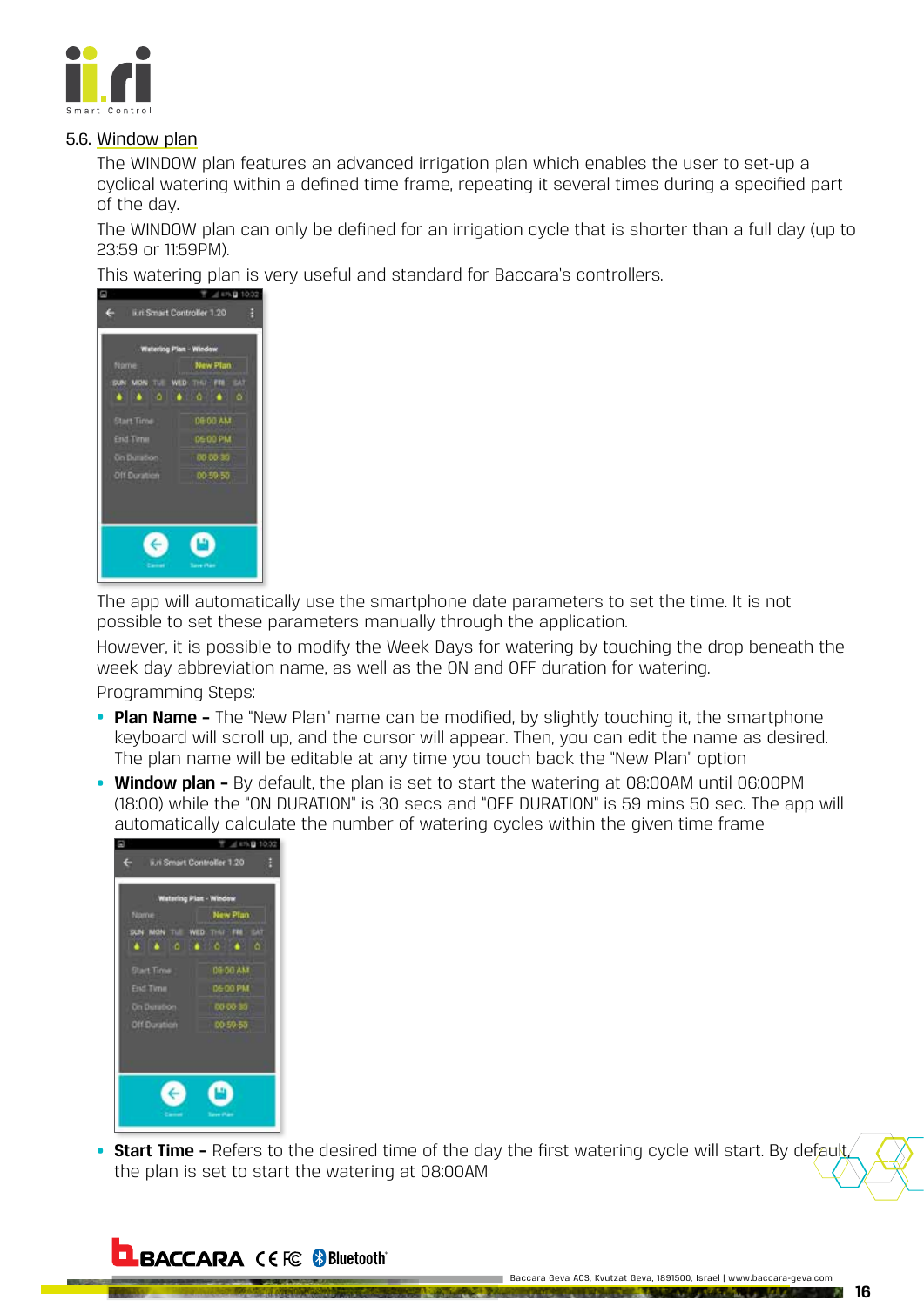<span id="page-16-0"></span>

• **End Time –** This specification sets the end of watering for the chosen days. By default, the plan is set to end the watering at 06:00PM (18:00)



- **ON Duration –** this specification determines the time for the watering cycle to run, meaning it dictates how long the irrigation valve will remain open. By default, this specification is set to 30 secs, however, it can be modified as desired within Hours, Minutes and Seconds – the minimum ON Duration period is 10 secs
- **Hour format –** it is possible to set the starting time for watering from "00 to 23" when the time format has been set to 24hrs or from "00 to 11" when the time format has been set to AM/PM. For further details in time format options, please refer to chapter 4.3 and 4.4 "TIME FORMAT and LANGUAGE"
- When you have finished setting the Week Days irrigation plan settings, click " $\checkmark$ " to save the plan. It is possible to save as much many plans as required. The plans will be saved on the smartphone memory where the ii.riI app is installed

#### 5.7. Manual operation

The IIRI smartphone operated irrigation controller can be operated manually at any time after pairing it with the smartphone, regardless of the irrigation plan applied to the controller.

To operate the controller manually, press the drop icon located on the left bottom of the screen. If the drop icon is empty, it means the valve is closed, if the drop icon changes to be full, it means the valve is open.

The Manual function operates the valve for the irrigation duration defined in the program, it will automatically close at the end of the irrigation duration.





**17**

## **BACCARA CE FC & Bluetooth**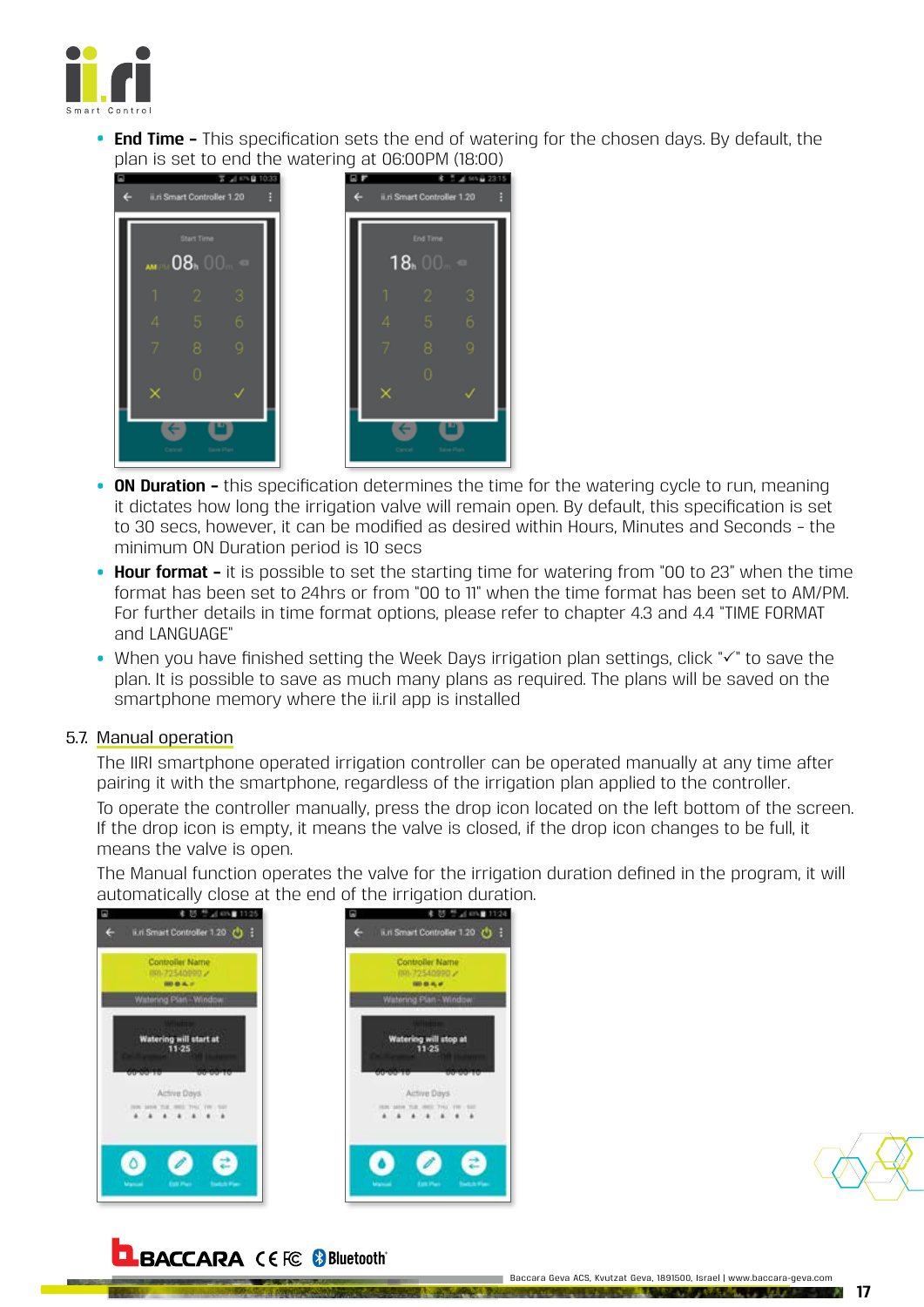<span id="page-17-0"></span>

#### 5.8. Switch between plans

In order to switch the watering plan installed in the IIRI controller, first pair devices and link the controller with the app.

Make sure that the controller is "ON". Then, proceed to press the "SWITCH PLAN" icon on the bottom right side of the screen.



This action will allow you to choose the desired watering plan saved in "MY PLANS" options, or to write a new plan by accessing the "NEW PLAN" option.



### **6. MAINTENANCE**

A filter must be installed in the upstream part of the valve and cleaned twice a year. Operating the valve without a filter may lead to faulty functioning.

Under normal usage, the battery supplied with the ii.ri controller should last at least three years. Recommended water line pressure: 1 to 8 ATM (bar).